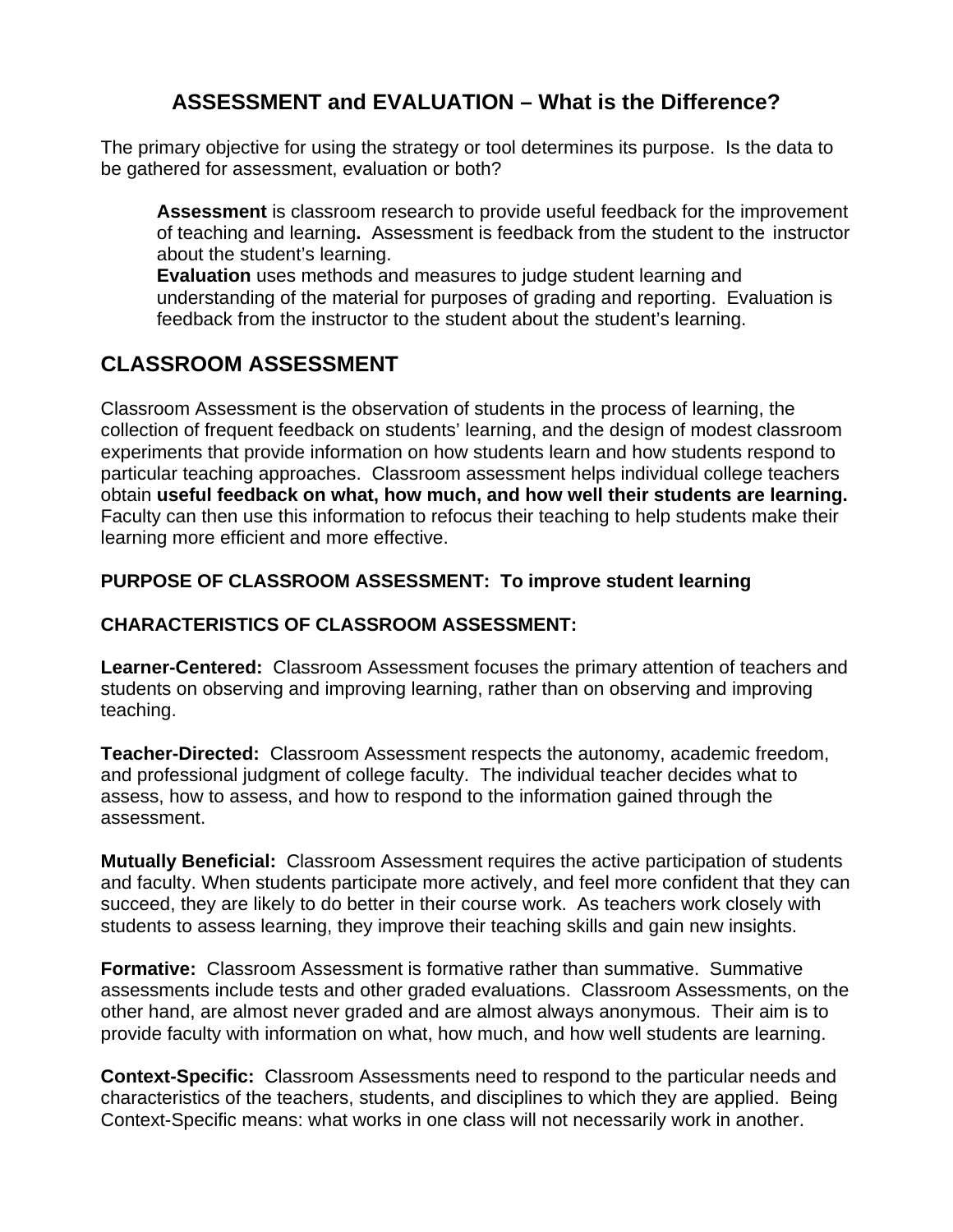**Ongoing:** Classroom Assessment is an ongoing process, perhaps best thought of as the creation and maintenance of a classroom "feedback loop." Changes are made based on the classroom research results and student feedback.

**Builds on Good Teaching Practices:** Most college teachers already collect some feedback on their student' learning and use that feedback to inform their teaching. Classroom Assessment is an attempt to build on existing good practice by making it more systematic, more flexible, and more effective.

### **CLASSROOM ASSESSMENT TECHNIQUES (CATS):**

- **Climate Surveys** Feedback of teaching/learning methods used, text, pace, format of class, etc**.**
- **Muddiest Point** Discussion Board or individual student input for what is still unclear
- **Minute Paper** What was most useful that you learned? What questions remain?
- **PreTest and PostTest** Questions to show overview of course content; used for first day to show depth and breadth of topics covered and last day to show what learning has occurred
- **Embedded questions** Questions embedded within the actual graded tests
- **Reflection Paper** Student critical thought feedback over a learning unit, a learning experience, a field experience, etc.
- **Competency Checklists** Skills and competencies checklist of ability
- **Group Informal Feedback on Teaching (GIFT)** Anonymous survey asking for 1- 2 instructor actions that help students learn and 1-2 instructor actions that hinder or interfere with learning
- **Self-Assessment Survey or Posting**
- **Student Portfolio of Work** compilation of work, including drafts, over time to show growth and development of skills and knowledge
- **Classroom Feedback** Takes many formats; analyzing papers, tests for item analysis for research
- **Analysis of Test Items** Certain test questions are used for faculty feedback on concepts learned

**Making and documenting teaching improvements**, enhancements, revisions, and/or timing based on your assessment results and findings are a MUST---- this is the FEEDBACK LOOP to improve teaching and learning that is CRITICAL!!!

Contact your Department Assessment Advocate or the Assessment Committee Co-Chairs for more information. Check your Department Assessment Information and the Instructional Innovation website for further information, details, and assessment forms.

### There is also **Program/Department/Institutional ASSESSMENT!!**